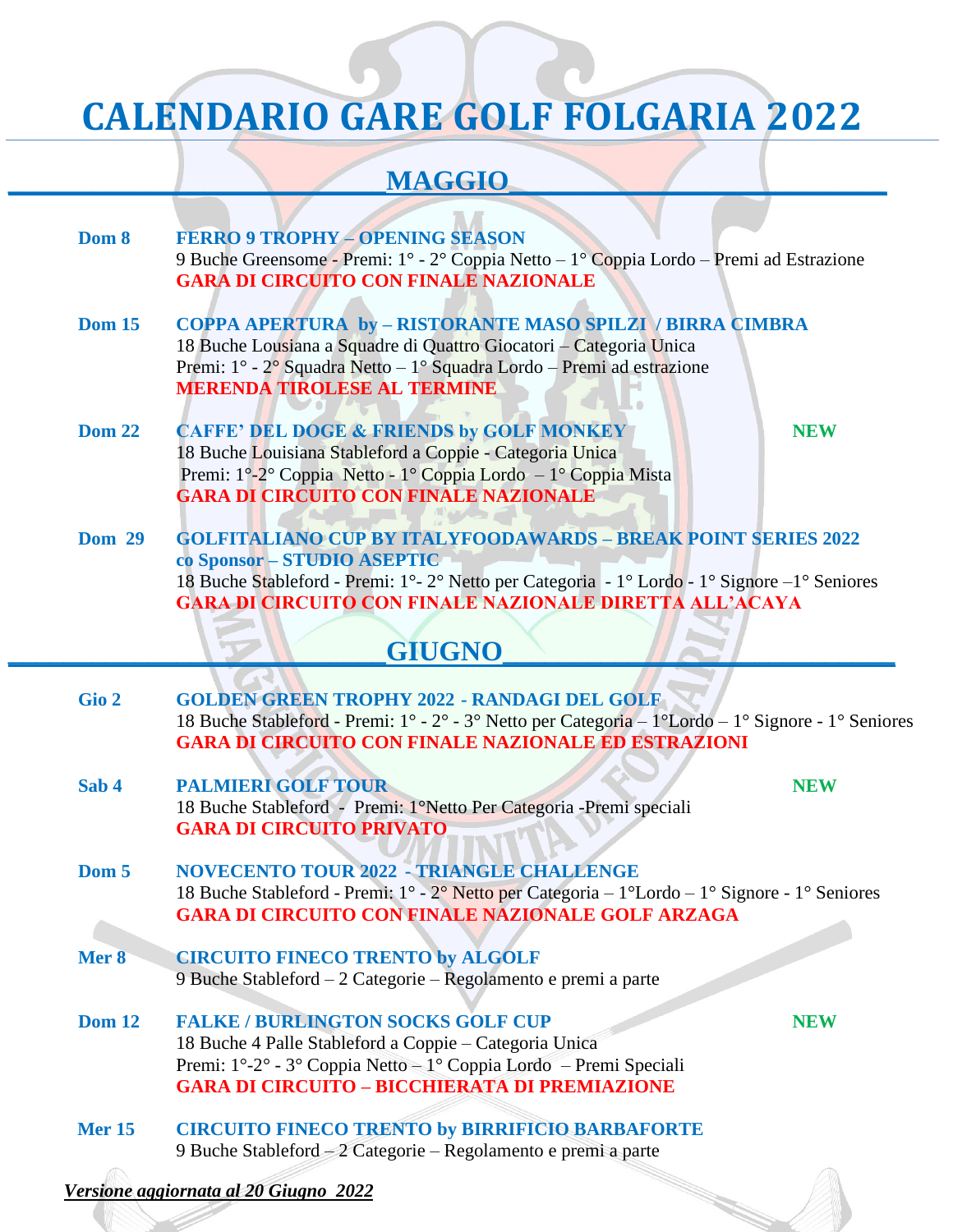| <b>Ven 17</b>                  | <b>CLUB 3010- gruppo blu vacanze</b>                                                                                                                                                                                                           |
|--------------------------------|------------------------------------------------------------------------------------------------------------------------------------------------------------------------------------------------------------------------------------------------|
| <b>Dom 19</b>                  | <b>GALA DEL GOLF - FINECO BANK GRUPPO CORALI</b><br>18 Buche Stableford - Premi: 1° - 2° Netto per Categoria - 1° Lordo - 1° Signore - 1° Seniores<br><b>GARA DI CIRCUITO CON FINALE NAZIONALE AL GOLF VERONA</b>                              |
| <b>Gio 23</b><br><b>Ven 24</b> | <b>GRAN PREMIO TRENTINO AGIS</b><br><b>NEW</b><br>36 Buche - Regolamento e Premi a Parte                                                                                                                                                       |
| <b>Sab 25</b>                  | 19 TH GOLF CUP by BIRRIFICIO AGRICOLO VOJO-FINALE VIAGGIARE GOLF<br>18 Buche Stableford - Premi: 1°-2° Netto per Categoria - 1° Lordo - 1° Signore - 1° Seniores<br><b>GARA DI CIRCUITO CON FINALE NAZIONALE ED ESTRAZIONI</b>                 |
| <b>Dom 26</b>                  | I° TROFEO CASSA DI TRENTO - ARCHI GOLF<br>18 Buche Stableford - Premi: 1°-2° Netto per Categoria - 1° Lordo - 1° Signore - 1° Seniores<br>PREMI AD ESTRAZIONE – BICCHIERATA DI PREMIAZIONE                                                     |
| <b>Mer 29</b>                  | <b>INVITATIONAL PROMOTORI FINANZIARI ALLIANZ by CENTRO PORSCHE TRENTO</b><br><b>TOMASI GIOIELLI TRENTO</b><br>18 Buche Stableford / 2 Categorie - Gara Riservata ad Inviti<br><b>COCKTAIL DI PREMIAZIONE E GADGET PER I PARTECIPANTI</b>       |
|                                | <b>LUGLIO</b>                                                                                                                                                                                                                                  |
| Sab <sub>2</sub>               | <b>TOP TOUR CHALLENGE / ROLLS ROYCE</b><br>18 Buche Stableford - Premi: 1°-2° Netto per Categoria - 1°Lordo - 1° Signore - 1° Seniores<br><b>GARA DI CIRCUITO CON FINALE NAZIONALE</b>                                                         |
| Dom 3                          | X4 ME<br>18 Buche Stableford - Premi: 1° - 2° - 3° Netto per Categoria - 1°Lordo -<br><b>BICCHIERATA DI PREMIAZIONE</b>                                                                                                                        |
| Mar <sub>5</sub>               | <b>GOLF FRIENDS TOUR 2022 - GRUPPO STRAWBERRY - GRUPPO AGOAL</b><br>18 Buche Stableford - Premi: 1º-2° Netto per Categoria - 1º Lordo - 1º Signore - 1º Seniores<br><b>GARA DI CIRCUITO NAZIONALE</b>                                          |
| Ven 8                          | <b>SFIDA RYDER serale FOLGARIA - COLLI BERICI</b>                                                                                                                                                                                              |
| Sab 9                          | <b>TROFEO HUROM ITALIA + GRUPPO GEB</b><br>18 Buche Louisiana Stableford a Coppie - Categoria Unica<br>Premi: 1°-2° - 3° Coppia Netto - 1° Coppia Lordo - 1° Coppia Mista - 1° Coppia Seniores<br><b>GARA DI CIRCUITO CON FINALE NAZIONALE</b> |

**Dom 10 CURTES BUSINESS GOLF NEW** 18 Buche Stableford - Premi: 1°- 2° Netto per Categoria - 1° Lordo - 1° Signore - 1° Seniores **GARA DI CIRCUITO CON FINALE NAZIONALE – bouvette offerta** 

**Mer 13 CIRCUITO FINECO TRENTO by DORELAND** 9 Buche formula da definire **APERITIVO AL TERMINE**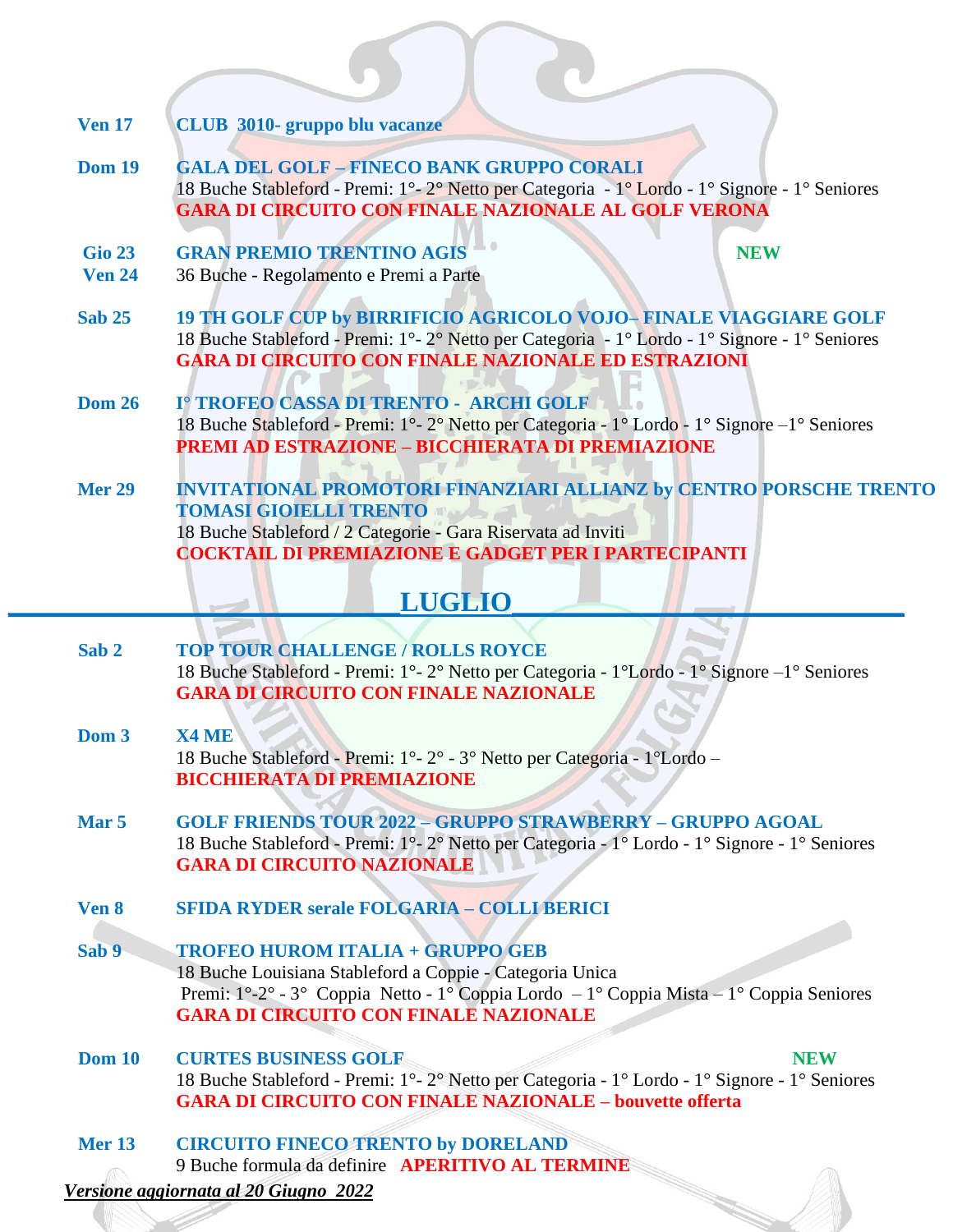| <b>Sab 16</b> | <b>BEST 18 - COPPA MAESTRO PAOLILLO</b><br>18 Buche Stableford – Premi: 1°-2° Netto per Categoria – 1° Lordo - 1° Signore – 1° Seniores                                                                      |
|---------------|--------------------------------------------------------------------------------------------------------------------------------------------------------------------------------------------------------------|
|               | <b>GARA DI CIRCUITO CON FINALE NAZIONALE</b>                                                                                                                                                                 |
| <b>Dom 17</b> | <b>DIVIN PORCELLO by LUXURY</b><br><b>NEW</b><br>18 Buche Stableford - Premi: 1°-2°Netto per Categoria - 1°Lordo - 1°Signore - 1°Seniores                                                                    |
|               | <b>GARA DI CIRCUITO CON FINALE NAZIONALE</b>                                                                                                                                                                 |
| <b>Mer 20</b> | <b>CIRCUITO FINECO TRENTO by AMARO ALPINO</b><br>9 Buche 4 Palle la Migliore a Coppie – Partenze dalle ore 16.00 Regolamento e Premi a parte                                                                 |
|               | <b>DEGUSTAZIONE AL TERMINE</b>                                                                                                                                                                               |
| <b>Gio 21</b> | <b>CAMPIONATO INTERREGIONALE AGIS</b><br>18 Buche Stableford - Premi: 1-2° Netto per Categoria - 1° Lordo - 1° Signore - 1° SuperSenior                                                                      |
|               | <b>GARA DEL CIRCUITO AGIS TRIVENETO</b>                                                                                                                                                                      |
| <b>Sab 23</b> | <b>DOMINA GOLF TELEVISION IN TOUR 2022</b><br>18 Buche Stableford - Premi: 1° - 2° Netto per Categoria 1° Lordo - 1° Signore                                                                                 |
|               | <b>GARA DI CIRCUITO CON FINALE DIRETTA A SHARM ED ESTRAZIONI</b>                                                                                                                                             |
| <b>Dom 24</b> | <b>RIGONI DI ASIAGO TORNEO DI GOLF 2022</b><br>18 Buche Lousiana Stableford a coppie                                                                                                                         |
|               | Premi: 1º-2º Coppia Netto per Categoria - 1º Coppia Lordo - 1º Coppia Mista<br><b>OMAGGIO A TUTTI I PARTECIPANTI - FINALE DIRETTA ARGENTARIO</b>                                                             |
| <b>Ven 29</b> | <b>ITALIAN MAJOR</b>                                                                                                                                                                                         |
|               | 18 Buche Stableford - Premi: 1°-2° Netto per Categoria 1° Lordo - 1° Signore – 1° Seniores<br><b>GARA DI CIRCUITO CON FINALE NAZIONALE</b>                                                                   |
| <b>Sab 30</b> | <b>GIOIELLO ITALIANO. NET GOLF CUP - by THE MEDAL TOUR</b>                                                                                                                                                   |
|               | 18 Buche Stableford - Premi: 1°-2° Netto per Categoria - 1° Lordo - 1° Signore - 1° Seniores<br><b>GARA DI CIRCUITO NAZIONALE</b>                                                                            |
| <b>Dom 31</b> | of<br><b>JAGUAR LAND ROVER ROAD TU DUBAI</b>                                                                                                                                                                 |
|               | by EUROMIX JAGUAR / SCRIGNO DUOMO<br><b>NEW</b><br>18 Buche Stableford - Premi: 1 <sup>°</sup> -2 <sup>°</sup> Netto per Categoria - 1 <sup>°</sup> Lordo - 1 <sup>°</sup> Signore - 1 <sup>°</sup> Seniores |
|               | <b>BOUVETTE OFFERTA - GARA DI CIRCUITO CON FINALE NAZIONALE</b>                                                                                                                                              |
|               |                                                                                                                                                                                                              |
|               | <b>AGOSTO</b>                                                                                                                                                                                                |
| Mar 2         | XXIV Trofeo Boys Challenge Lucio Visonà - Aperta anche Under 21                                                                                                                                              |
| Mer 3         | 36 Buche Medal - Trofeo Giovanile / Regolamento e Premi a parte<br>+ CIRCUITO CACCIA HCP TRENTINO by RIGONI DI ASIAGO                                                                                        |

**Sab 6 DE TARCZAL WINE CUP 2022 NEW** 18 Buche 4 Palle Stableford – Premi: 1°- 2° Coppia Netto per Categoria - 1°Coppia Lordo 1° Coppia Mista **GARA DI CIRCUITO NAZIONALE – DEGUSTAZIONE**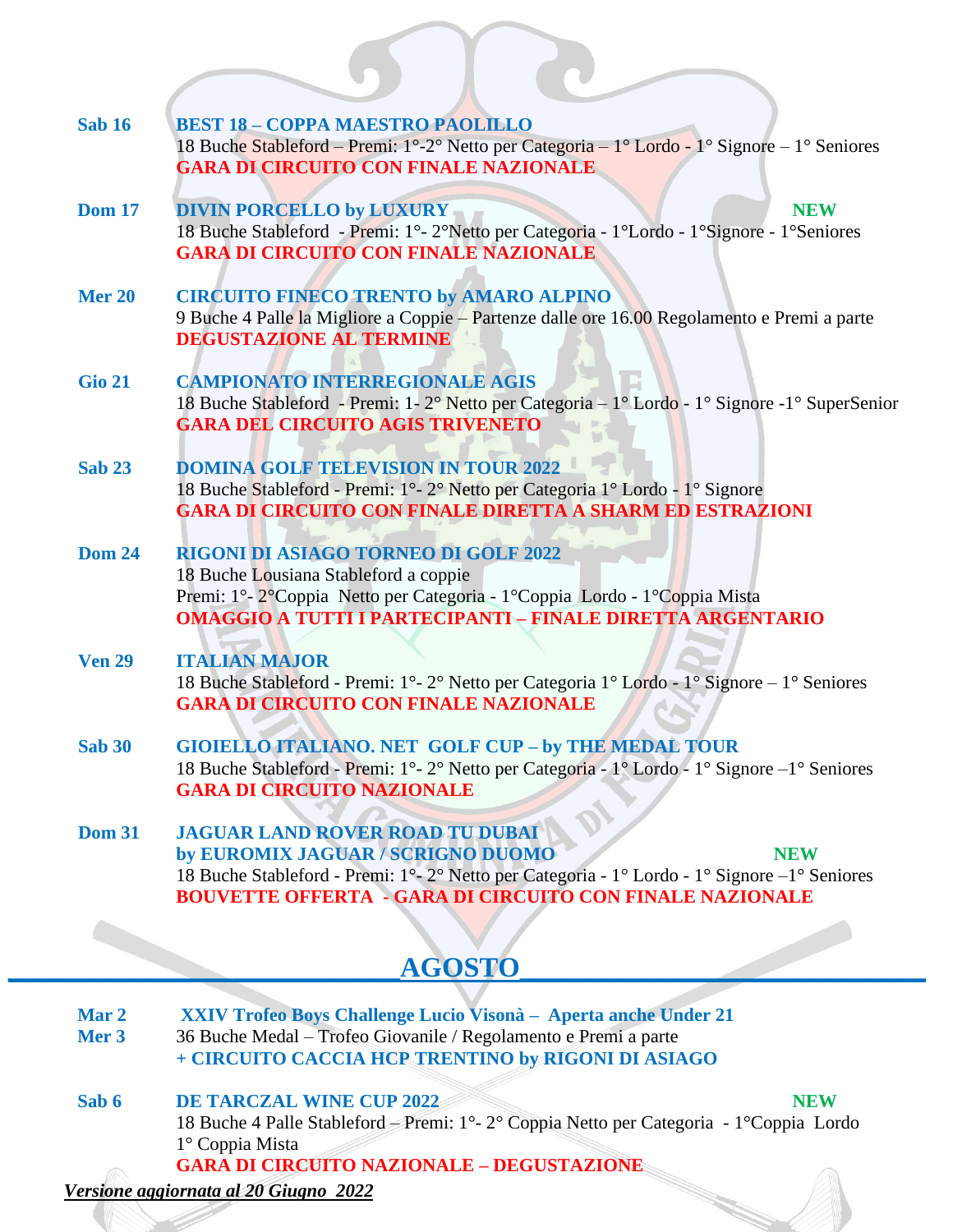| Dom 7         | IN CROCIERA CON IL SORRISO GOLF TOUR<br>18 Buche Stableford – Premi: 1° - 2° - 3° Netto per Categoria - 1°Lordo - 1° Signore – 1° Seniores<br><b>GARA DI CIRCUITO CON FINALE NAZIONALE ED ESTRAZIONI</b>                                                                    |
|---------------|-----------------------------------------------------------------------------------------------------------------------------------------------------------------------------------------------------------------------------------------------------------------------------|
| <b>Mer 10</b> | <b>ROAD TO RYDER CUP by GOLF MONKEY / FIDEURAM</b><br>18 Buche Stableford – Premi: 1° - 2° Netto per Categoria - 1°Lordo - 1° Signore – 1° Seniores<br><b>GARA DI CIRCUITO CON FINALE NAZIONALE</b>                                                                         |
| <b>Sab 13</b> | <b>AMAZING THAILAND &amp; QATAR AIRWAYS</b><br>18 Buche Stableford – Premi: 1° - 2° Netto per Categoria - 1°Lordo - 1° Signore – 1° Seniores<br><b>GARA FINALE DI CIRCUITO NAZIONALE CON FINALE AD ALBARELLA</b>                                                            |
| <b>Dom 14</b> | BALTER SPARKLING GOLF CUP - FESTIVAL DEI PRODOTTI CIMBRI by APT<br>18 Buche Stableford - Premi: 1° - 2° Netto per Categoria - 1°Lordo - 1° Signore - 1° Seniores<br><b>BOUVETTE LUNGO IL PERCORSO - OMAGGI A TUTTI I PARTECIPANTI</b>                                       |
| $Lun$ 15      | <b>LOUISIANA DI FERRAGOSTO by CAAT</b><br>18 Buche Lousiana a Coppie Stableford - Categoria Unica<br>Premi: 1°-2° Coppia Netto – 1° Coppia Lordo - 1° Coppia Mista – Premi Speciali<br><b>FESTA DI FERRAGOSTO CON MUSICA LIVE</b>                                           |
| <b>Gio 18</b> | <b>CHALLENGE BLU VACVANZE by WSE TRENTO - ENOVALSUGANA - VOLVERUP</b><br>18 Buche Stableford - Premi: 1° - 2° Netto per Categoria - 1°Lordo - 1° Signore - 1° Seniores<br><b>GARA DI CIRCUITO CON FINALE NAZIONALE</b>                                                      |
| <b>Sab 20</b> | <b>BEST OF GOLF 2022 by CROCE ROSSA ROVERETO</b><br>18 Buche 4 Palle Stableford a Coppie - Categoria Unica<br>Premi: 1°-2° Coppia Netto-1° Coppia Lordo - 1° Coppia Mista - Premi Speciali<br><b>GARA DI CIRCUITO CON FINALE NAZIONALE - bouvette offerta</b>               |
| <b>Dom 21</b> | <b>COPPA NOGA GOLF TOUR 2022</b><br>18 Buche Stableford – Premi: 1°-2° - 3° Netto per Categoria - 1°Lordo - 1° Signore - 1° Seniores<br><b>GARA DI CIRCUITO CON FINALE NAZIONALE ED ESTRAZIONI</b>                                                                          |
| <b>Gio 25</b> | <b>13° TROFEO DEL GARDA by COMEA TRADING</b><br>18 Buche Louisiana a Coppie – Premi: 1°-2° Coppia Netto – 1° Coppia Lordo - 1° Coppia Mista                                                                                                                                 |
| <b>Sab 27</b> | ACI GOLF TOUR 2022 - GARA RISERVATA TESSERATI ACI + gruppo unicredit<br>18 Buche Medal/Stableford Premi: 1 <sup>°</sup> -2 <sup>°</sup> -3 <sup>°</sup> Netto per Categoria - 1 <sup>°</sup> Lordo - 1 <sup>°</sup> Signore<br><b>GARA DI CIRCUITO CON FINALE NAZIONALE</b> |
| <b>Dom 28</b> | <b>WE GOLF 2022 by BREAK POINT SERIES</b><br>18 Buche Stableford - Premi: 1° - 2° Netto per Categoria - 1° Lordo - 1° Signore - 1° Seniores<br><b>GARA DI CIRCUITO NAZIONALE</b>                                                                                            |
| <b>Lun 29</b> | <b>CHEF IN GREEN - GRUPPO DIGA by EL FENIL</b><br><b>NEW</b><br>18 Buche Stableford – Gara ad Inviti e Cena finale con chef Stellati al termine<br><b>GARA DI CIRCUITO NAZIONALE CON CENA STELLATA ALLA SERA</b>                                                            |
|               |                                                                                                                                                                                                                                                                             |
|               | lersione aggiornata al 20 Giugno 2022                                                                                                                                                                                                                                       |
|               |                                                                                                                                                                                                                                                                             |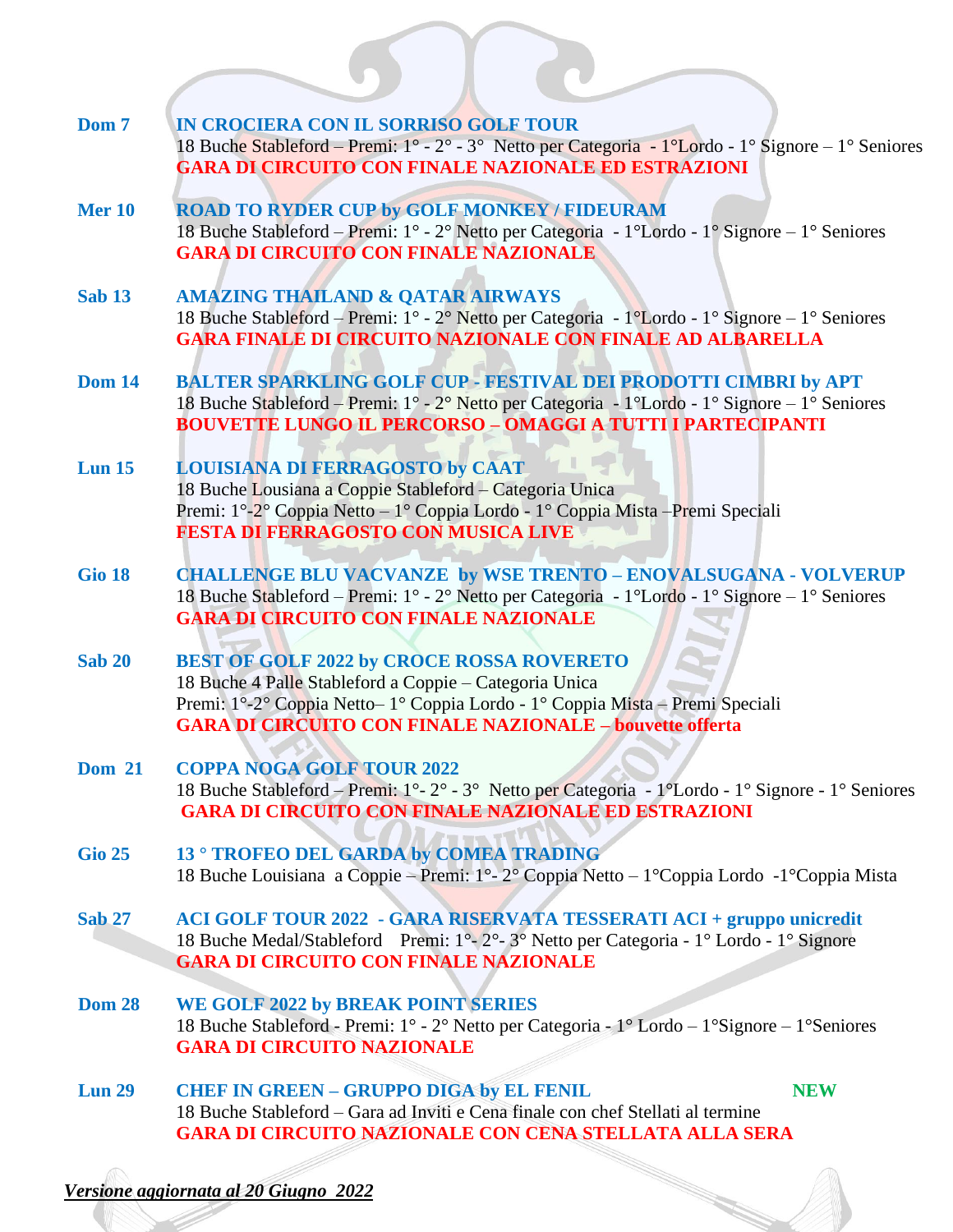## **\_\_\_\_\_\_\_\_\_\_\_\_\_\_\_\_\_\_\_\_\_\_\_\_\_\_SETTEMBRE\_\_\_\_\_\_\_\_\_\_\_\_\_\_\_\_\_\_\_\_\_\_\_\_\_\_\_**

| Sab <sub>3</sub> | <b>BIONIKE GOLF CUP - interclub contro DOLOMITI GOLF</b><br>18 Buche Stableford - Premi: 1 <sup>°</sup> - 2 <sup>°</sup> Netto per Categoria - 1 <sup>°</sup> Lordo - 1 <sup>°</sup> Signore- 1 <sup>°</sup> Seniores<br><b>GARA DI CIRCUITO CON FINALE NAZIONALE</b>             |
|------------------|-----------------------------------------------------------------------------------------------------------------------------------------------------------------------------------------------------------------------------------------------------------------------------------|
| Dom 4            | <b>TROFEO CECCATO AUTOMOBILI</b><br>18 Buche Stableford - Premi: 1° - 2° Netto per Categoria - 1°Lordo - 1° Signore - 1°Seniores<br><b>OMAGGIO A TUTTI I PARTECIPANTI e BICCHIERATA</b>                                                                                           |
| Gio 8            | <b>INVITATIONAL ALPE CIMBRA by BMW ACTIVA TRENTO</b><br><b>NEW</b><br>18 Buche 4 Palle a Coppie - Regolamento e Premi a parte<br><b>OMAGGIO A TUTTI I PARTECIPANTI e BICCHIERATA</b>                                                                                              |
| <b>Dom 11</b>    | I <sup>o</sup> TROFEO www.miserveunpos.it - AXEPTA by BLU VACANZE<br><b>NEW</b><br>18 Buche Louisiana Stableford a Coppie - Categoria Unica<br>Premi: 1°-2° Coppia Netto - 1° Coppia Lordo - 1° Coppia Mista - 1° Coppia Under 14<br><b>GARA DI CIRCUITO CON FINALE NAZIONALE</b> |
| <b>Ven 16</b>    | <b>INVITATIONAL GOLF MONKEY by SURCHERI' SHOES</b><br><b>NEW</b><br>18 Buche Stableford - Premi: 1°-2° Netto per Categoria - 1°Lordo - 1° Signore - 1° Seniores                                                                                                                   |
| <b>Dom 18</b>    | <b>WAGC TOUR ROAD TO MEXICO 2022</b><br><b>NEW</b><br>18 Buche Stableford - Premi: 1°-2° Netto per Categoria-1° Lordo - 1° Signore - 1° Seniores<br><b>GARA DI CIRCUITO CON FINALE NAZIONALE</b>                                                                                  |
| <b>Mer 21</b>    | <b>INVITATIONAL DEGLI SPONSOR by</b><br><b>ITHESIA - SCS - ENGEL VOLKERS - GENERALI ROVERETO- RAIMONDI</b><br>18 Buche Stableford / 2 Categorie - Gara Riservata ad Inviti<br><b>COCKTAIL DI PREMIAZIONE E GADGET PER I PARTECIPANTI</b>                                          |
| <b>Dom 25</b>    | TOUR SPECIALITA' MEDITERRANEE 2022 by CIOCCOLATERIA INDAL<br>18 Buche Stableford - Premi: 1° - 2° Netto per Categoria - 1° Lordo - Premi speciali<br><b>GARA DI CIRCUITO NAZIONALE</b>                                                                                            |
| <b>Mar 27</b>    | <b>ADAMELLO BRENTA TOUR by VIVALLIS</b><br>18 Buche Stableford - 2 Categorie - Premi: 1° - 2° Netto per Categoria - 1° Lordo<br><b>GARA DI CIRCUITO REGIONALE - CENA DI PREMIAZIONE</b>                                                                                           |
|                  |                                                                                                                                                                                                                                                                                   |